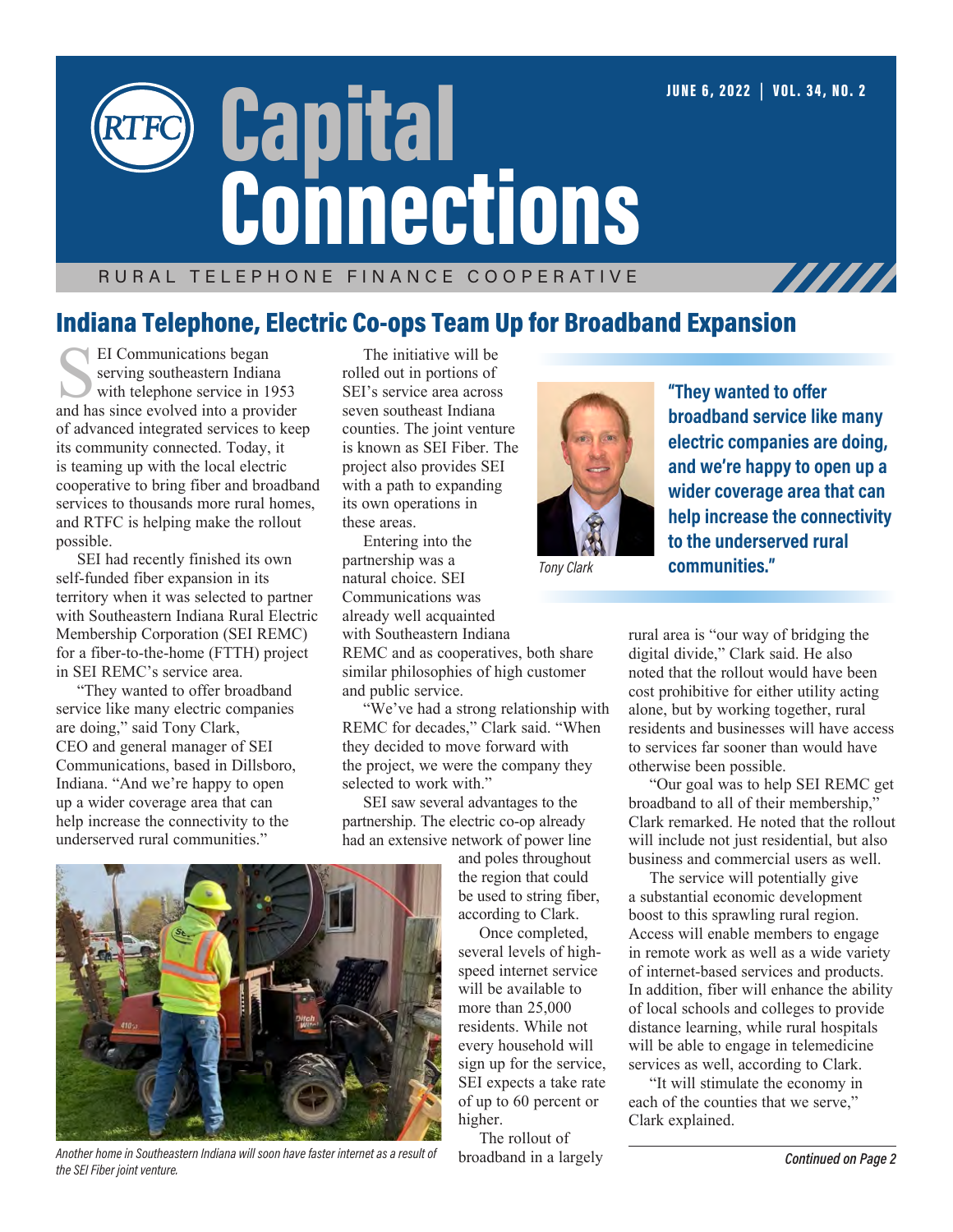### RTFC Stands Ready To Assist with Middle Mile Project Grant Funding

The Enabling Middle Mile (MM) Broadband Infrastructure Program is now taking applications for a slice of the \$1 billion pie available through the National Telecommunications and Information Administration (NTIA) and RTFC can assist members with the letter of credit requirement and other funding for the grant.



The Notice of Funding Opportunity for this grant program created by the Infrastructure Investment and Jobs Act was released in May, and applications are due by September 30, with award processing by February 16, 2023. Recipients have five years for implementation.

*Drew Coleman*

"The Middle Mile program offers RTFC members another excellent

opportunity to secure grant money and reduce the cost of connecting unserved and underserved areas to the internet backbone," RTFC Vice President of Portfolio Management Drew Coleman explained.

Coleman urged members interested in the program to reach out to their RTFC account manager early in the planning process. "We can quickly assist with the letter of credit requirement as well as financing for the matching contributions and interim financing for the grant," he added.



MM infrastructure broadly refers to the mid-section of internet infrastructure that carries large amounts of data at high speeds over long distances. This program also seeks to increase the resilience of internet infrastructure. Grants can be used for the construction, improvement or acquisition of MM infrastructure, such as:

#### Indiana Telephone . . .

#### *Continued from Page 1*

RTFC provided SEI with a secured term loan to finance capital expenditures for the project along with a line of credit to serve as interim financing and provide maximum flexibility on the debt for the project.

"It was affordable to receive a loan to help secure this project and move forward with it," Clark explained. "The vast amount of material that we were buying required more capital up front."

He said the loan process was smooth, with RTFC staff able to answer questions that helped SEI "secure the right term and the right loan. We would highly recommend RTFC for a loan. It was just a very, very simple and easy process."

The project also received almost \$13 million in state matching grants from the Indiana Office of Community and Rural Affairs' Next Level Connections Broadband Grant Program. These funds are going directly to the build-out. //

- Construction, improvement or acquisition of facilities and equipment,
- Engineering design, permitting and work related to project reviews,
- Personnel costs, including salaries and benefits for staff and consultants, and
- Other costs necessary to programmatic activities.  $\blacksquare$



### RTFC Vice President Chairs Smart Rural Community Advisory Council, Supports SRC Live! Summit

The rural telecom network comes together in Las Vegas this week for SRC Live! This summit for participants and advocates of the Smart Rural Community (SRC) program brings together leaders from the rural broadband world along with economic and development agencies in an educational forum to discuss what it takes to create successful connected communities.

RTFC Vice President of Business Development Nancy White has been engaged with the SRC program since 2014 when the telecom company she was the CEO of became the 14th of more than 200 SRC program participants. Since then, she has been on the SRC Advisory Council for five years, serving as chair the past two years.



"I believe strongly in the Smart Rural Community brand and program because it's so much more than a particular company that has built a state-of-theart broadband network. It's about how the members of the community are using that network every day that is so powerful," White explained. "Our intent at the summit is to listen, learn and share best practices that can be brought to the

*Nancy White*

rest of the RLEC industry and their communities."

She is a strong believer that local collaboration can lead to lasting prosperity for a rural community. "When you see a hospital really have access to the best doctors and testing, the economic development opportunities and jobs that are created locally, individuals who can work from home instead of commuting hours, and farmers who now have data they can send and receive to improve the quality and quantity of their crops those are just a few of the outcomes every day in smart rural communities," White said.

RTFC is proud to be a Silver Sponsor of SRC Live!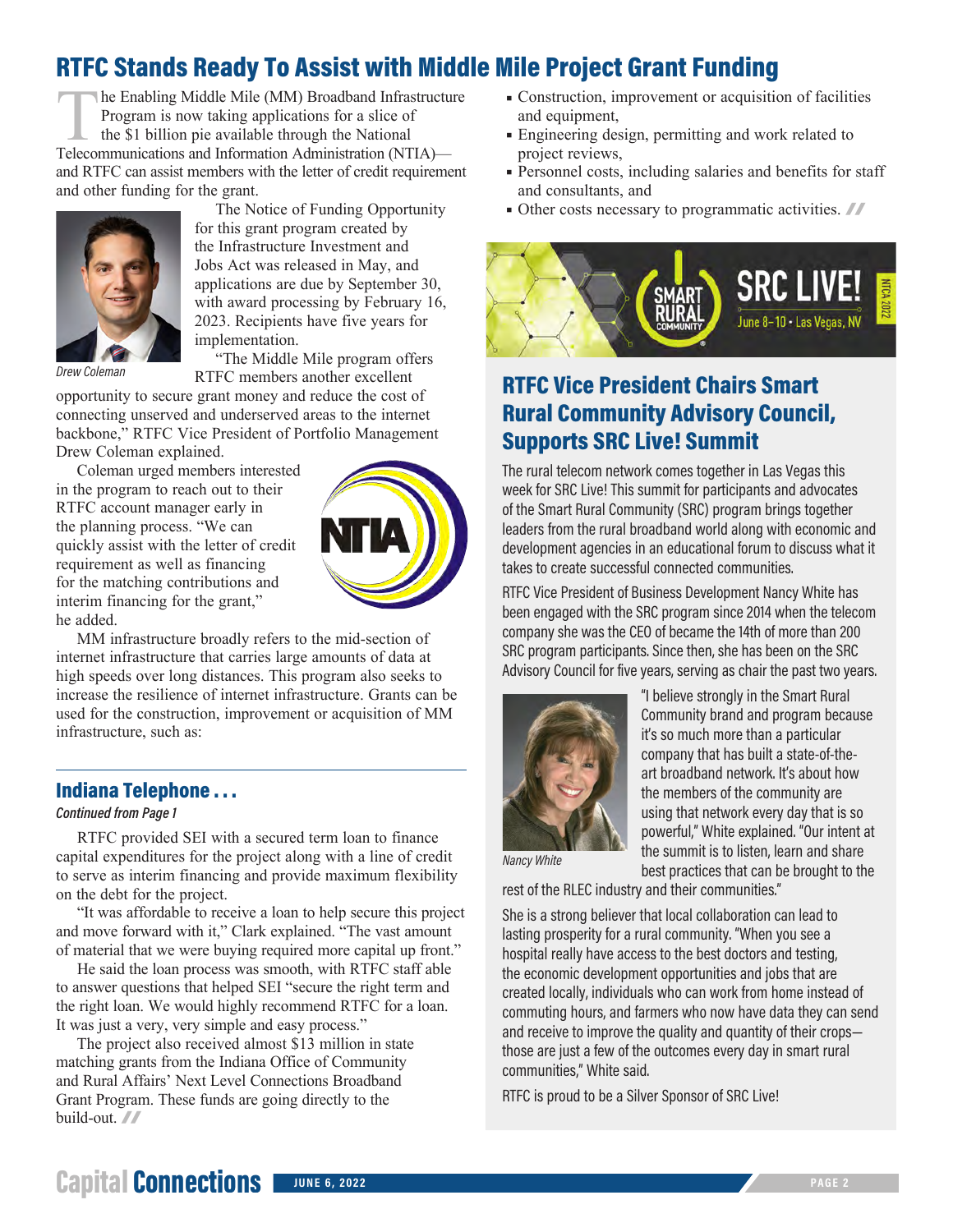# ECONOMIC ANALYSIS



### Personal Finances Paint Blurry Picture

Personal income increased 2.6 percent while disposable income dropped 0.3 percent in April on a year-ago basis. Month-over-month, personal income increased 0.4 percent, primarily driven by an increase in compensation. The figure, however, is the lowest in three months, suggesting the rise in personal income is slowing down.

Meanwhile, the personal savings rate—saving as a percentage of disposable income—decreased to 4.4 percent, lower than March's figure of 5 percent and well below pre-pandemic levels. In December 2019, the figure stood at 7.3 percent. Nonetheless, the Personal Consumption Expenditures index rose 0.9 percent from March. Since expenditures increased faster than income, it suggests the lower savings rate is the result of consumers dipping into savings to cover higher prices. The question is, how long can they continue to do that?

### Pending Home Sales Decline

As the federal funds rate increased this spring, so did the average mortgage rate. The housing market is among the first to feel the impact of the Federal Reserve's rate hikes. Pending home sales decreased 9.1 percent in April from the same month last year.

The pending home sales index is a leading indicator of activity in the housing market as it measures signed contracts, which typically become home sale transactions in one to two months. Nonetheless, home prices were still surging as late as March, particularly in metropolitan areas. The average price of a single-family home saw a 19 percent year-over-year increase in March while the S&P CoreLogic Case-Shiller Home Price Index, which measures home prices in 20 metropolitan areas, rose 21.2 percent. As home price data tend to lag, the impact of rate hikes might not yet be captured in the latest release.

### Corporate Profits Decline in First Quarter

If was no surprise when corporate profits took a hit in the first quarter, falling 4.3 percent from the previous period. However, before you shed tears for U.S. companies, it is worth noting that they made record profits o t was no surprise when corporate profits took a hit in the first quarter, falling 4.3 percent from the previous period. However, before you shed tears for U.S. fourth quarter of 2021. Even with the decline, the current profit figure of \$2.42 trillion is still significantly higher than pre-pandemic levels.

Do corporate profits have anything to do with inflation? Simply put, the price of a good can be broken down into two components: production costs and the mark-up. The former consists of labor charges and the price of other production factors. The latter is the profit. Undeniably, labor shortages and supply chain issues have led to increases in production costs in nearly all industries. But both components have gone up from their pre-pandemic levels.

Many companies are suffering through inflation with the rest of the economy as reflected in their financial statements, although those with flashy profits have some questions to answer. Simply passing on higher production costs to consumers would lead to higher prices, but it would not lead to higher profits unless there's more to it.



Source: U.S. Bureau of Economic Analysis

| RECENT ECONOMIC RELEASES          |                     |                                     |                                   |  |  |  |  |  |
|-----------------------------------|---------------------|-------------------------------------|-----------------------------------|--|--|--|--|--|
| <b>INDICATOR</b>                  | <b>PRIOR PERIOD</b> | <b>CURRENT PERIOD</b><br>(FORECAST) | <b>CURRENT PERIOD</b><br>(ACTUAL) |  |  |  |  |  |
| Personal Income (Apr.) (MoM)      | 0.5%                | 0.5%                                | $0.4\%$                           |  |  |  |  |  |
| Personal Saving Rate (Apr.) (MoM) | 4.4%                | N/A                                 | $5.0\%$                           |  |  |  |  |  |
| Pending Home Sales (Apr.)(YoY)    | $-8.6\%$            | $-10.0\%$                           | $-9.1\%$                          |  |  |  |  |  |
| Corporate Profits (Q1)(QoQ)       | 0.2%                | 0.5%                                | $-4.3%$                           |  |  |  |  |  |
| Source: Bloomberg                 |                     |                                     |                                   |  |  |  |  |  |

| <b>KEY INTEREST RATES</b> |                 |           | RATE FORECAST-<br><b>FUTURES MARKET</b> |           |       |           |           |
|---------------------------|-----------------|-----------|-----------------------------------------|-----------|-------|-----------|-----------|
|                           | 5/31/2022       | 2/22/2022 | <b>CHANGE</b>                           | $03 - 22$ | 04-22 | $Q1 - 23$ | $02 - 23$ |
| Fed Funds                 | 1.00%           | 0.25%     | 0.75                                    | 2.25%     | 2.65% | 2.95%     | 3.10%     |
| 1-mo. Libor               | 0.94%           | 0.18%     | 0.76                                    | 2.47%     | 3.01% | 3.14%     | 3.17%     |
| $3$ -mo. $1$ ibor         | 1.46%           | 0.49%     | 0.97                                    | 2.56%     | 3.10% | 3.25%     | 3.27%     |
| 2-yr. UST                 | 2.56%           | 1.55%     | 1.01                                    | 2.96%     | 3.01% | $3.11\%$  | 3.11%     |
| 5-yr. UST                 | 2.82%           | 1.87%     | 0.95                                    | 3.05%     | 3.03% | 3.11%     | 3.13%     |
| 10-yr. UST                | 2.85%           | 1.94%     | 0.91                                    | 3.10%     | 3.09% | 3.17%     | 3.24%     |
| 30-yr. UST                | 3.06%           | 2.23%     | 0.83                                    | 3.16%     | 3.19% | 3.24%     | 3.32%     |
| Source: Bloomberg         | Source: INO.com |           |                                         |           |       |           |           |